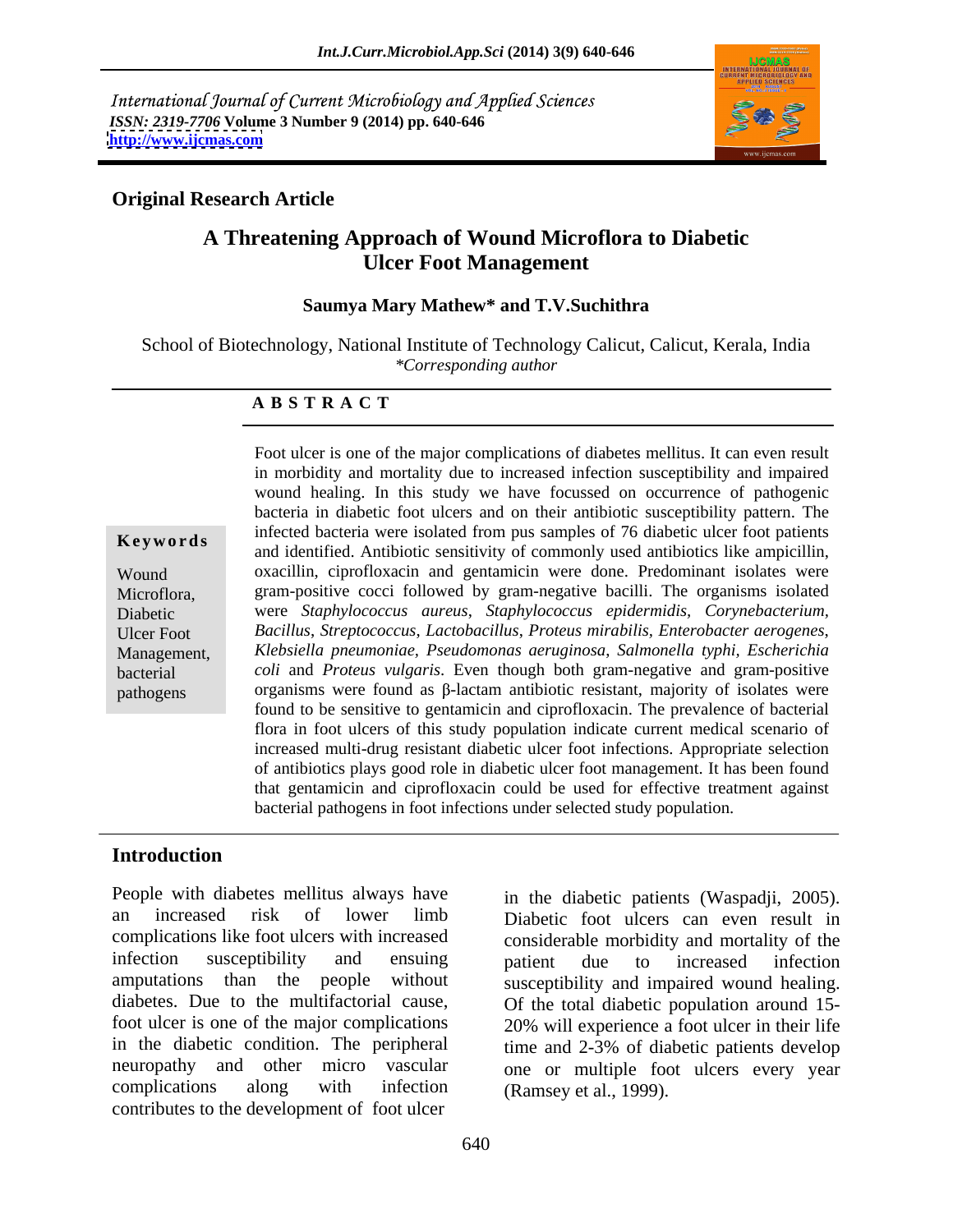wounds by bacterial pathogens. It involves a mixture of aerobic and anaerobic organisms care centre, Calicut, Kerala, India. (Bal, 2002). Aerobic gram-positive cocci

diabetic wounds are *Escherichia coli,* foot infection were selected from age group *S.aureus, Enterococcus spp*., *Klebsiella* of 35 to 65. The patients with type 1 *pneumonia*, *Pseudomonas aeruginosa* and diabetes, gestational diabetes, secondary *Proteus* spp. (Ozer et al., 2010). A variety diabetes, patients with acute organ of antibiotics is now used to treat the dysfunction, treatment for chronic infections infected wounds. The concentration of the like tuberculosis, leprosy etc., any organ antibiotic and the duration of the antibiotic failure like liver, cardiac or renal failure, treatment play an important role in the wound healing process. Mechanism of antibacterial action differs from one severity of the wound was decided with help antibiotic to another. The most common of Wagner classification (Wagner, 1987) mechanism is the inhibition of cell wall and the wounds coming under grade 2 synthesis and inhibition of protein synthesis. Some fight the bacteria by damaging or altering cell membranes, inhibiting nucleic All the samples were handled and processed acid synthesis or through anti-metabolite in aseptic conditions. The Pus sample was activity. So the antibiotic treatment has to be taken using a sterile curette from deep changed according to the microbes involved portion of the ulcer or by scrapping the base and their sensitivity to antibiotics (Wagner, of ulcer and kept in sterile collection bottle 1981). The inappropriate use of antibiotics in ice (Shankar et al., 2005). These can lead to development of bacterial specimens were immediately transported to

This study focuses on the prevalence of different bacterial pathogens of diabetic foot ulcers and their antimicrobial susceptibility<br>to commonly using antibiotics. Besides the bacterial pathogens, we are evaluating the

The study population consisted of 76

A major hindrance in the controlling of diabetic patients with foot ulcer and healing diabetic foot ulcers is the colonisation of impairment. The samples were obtained like *Staphylococcus aureus* are "Diabcare India", a diabetes care centre, predominates in the infection (Lipsky et al., Calicut, Kerala, India was obtained for the 2004).<br>
2004).<br>
2004) study and an informed written consent was<br>
2004).<br>
Most common bacteria isolated from the them in this study. The patients having ulcer from patients of "Diabcare India", a diabetes care centre, Calicut, Kerala, India. Institutional ethical committee approval of study and an informed written consent was obtained from the patients before including them in this study. The patients having ulcer diabetes, patients with acute organ patients with myocardial infarction, stroke etc were excluded from the study. The grade 5 were included in the study.

resistance. the microbiology laboratory for further testing.

# **Bacterial isolation and identification**

to commonly using antibiotics. Besides the The isolation of bacteria was done by current status of emergence of drug incubating at  $37^0C$  for overnight. The resistance in infections of diabetic foot individual colonies were isolated and the ulcers. identification was done according to **Materials and Methods** procedures (Baron et al., 1999). **Study population**<br>biochemical tests like catalase test, oxidase streaking on nutrient agar plates and  ${}^{0}C$  for overnight. The standard medical microbiology laboratory procedures (Baron et al., 1999). Identification was done by gram staining, test, coagulase tests, novobiocin sensitivity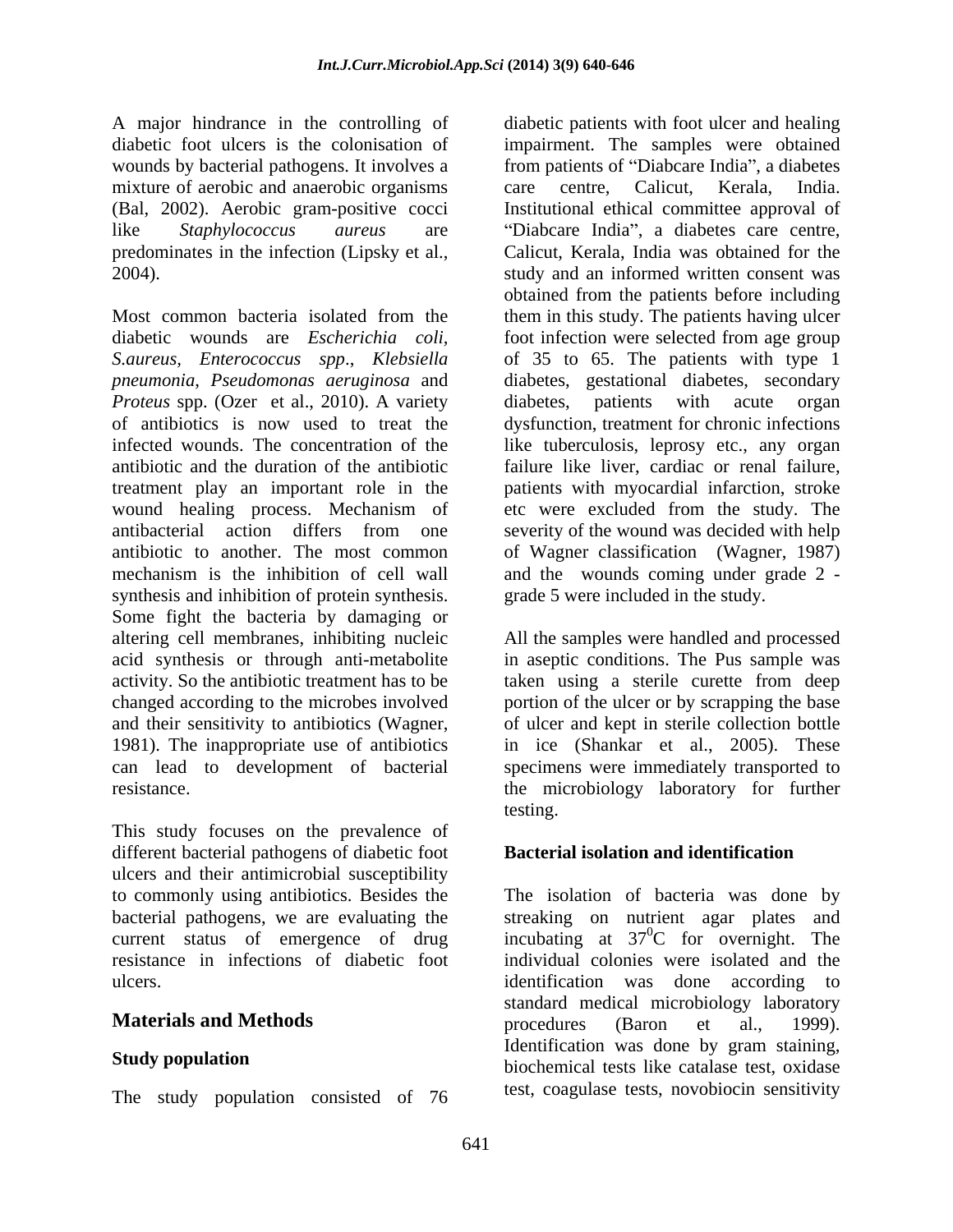All the bacterial isolates were subjected to 2013). Only 19.30% of total isolates were antibiotic susceptibility tests. The antibiotics comprised of gram-negative bacilli while tested in this susceptibility study were 50.88% and 30.70% were gram-positive ampicillin, oxacillin, ciprofloxacin and cocci and gram positive bacilli respectively. gentamicin which are commonly using to No gram negative cocci were obtained in treat foot ulcer infections. Ampicillin and  $\alpha$ xacillin are  $\beta$ -lactam antibiotics which can act on the cell wall of gram positive and Among the gram-positive bacteria, the most gram negative bacteria. Ciprofloxacin comes isolated organisms from diabetic foot ulcers under the category of fluoroquinolone were *S. aureus* (31.52%)*.* The degree of antibiotic and gentamicin is an amino occurrence of other gram positive isolates glycoside antibiotic. All the antibiotic discs was *Staphylococcus epidermidis* (25%) > used were obtained from Hi-Media labs, *Corynebacterium* spp*.* (19.57%) *> Bacillus*

The in vitro susceptibility test to occurrence of gram negative isolates was antimicrobial agents of each isolate was *Proteus mirabilis* (22.73%) *> Enterobacter* conducted by Kirby-bauer method using  $a$ erogenosa  $(18.18\%)$  > Klebsiella broth culture of bacterial isolates having *pheumonia*  $(18.18%)$  > *Pseudomonas* turbidity of McFarland turbidity Standard No.0.5 (Wayne, 2006). For this purpose, (13.64%) > *Escherichia coli* (9.09%) > Dehydrated Mueller Hinton Broth (MHB) *Proteus vulgaris* (4.55%). Graph 1 shows and Mueller Hinton agar (MHA) (Difco the prevalence of different bacterial Laboratories, Detroit, MI) was purchased infections in diabetic foot ulcers under this from local market. The Mueller Hinton agar plates were inoculated with 50 µl of the inoculum. The inoculated agar plates were The antibiogram study was conducted then incubated at 37 0C overnight. After against commonly using antibiotics namely, incubation the diameter of the zone of ampicillin, ciprofloxacin, gentamicin and inhibition was measured in millimetre and oxacillin. The overall results of this study the results interpreted according to the criteria given by the Clinical and Laboratory study were highly sensitive to Gentamicin Standards Institute (Wayne, 2006). (93.9%) and ciprofloxacin (86.8%).

Out of 76 patients involved in the study, 114 bacterial isolates were obtained giving an average of 1.5 organisms per wound isolate. Similarly, an average of 1.47 organisms per

test, urease, citrate utilization test, triple sample was reported in a study by Raja et al. sugar iron test, etc. (Winn and Koneman, (Raja, 2007). The samples showed both 2006). monomicrobial and polymicrobial growth **Antibiotic susceptibility** polymicrobial nature of foot infections pattern while previous reports showed the (Suresh et al., 2011), (Turhan et al., 2013).Only 19.30% of total isolates were this study.

Mumbai, India. spp. (16.3%) > *Streptococcus* spp. (6.52%) > *Lactobacillus* spp. (1.09%). The order of *aerogenosa* (18.18%) > *Klebsiella pneumonia* (18.18%)> *Pseudomonas aeruginosa* (13.64%) > *Salmonella typhi* study.

**Results and Discussion** and oxacillin was only 12.3% and 14.9% were showed that the isolates under this (93.9%) and ciprofloxacin (86.8%). Sensitivity of the isolates towards ampicillin respectively. Gram positive organisms showed highest sensitivity to gentamicin (92.4%), followed by the sensitivity to ciprofloxacin (87.0%), then to oxacillin (10.9%) and to ampicillin (10.9%). Almost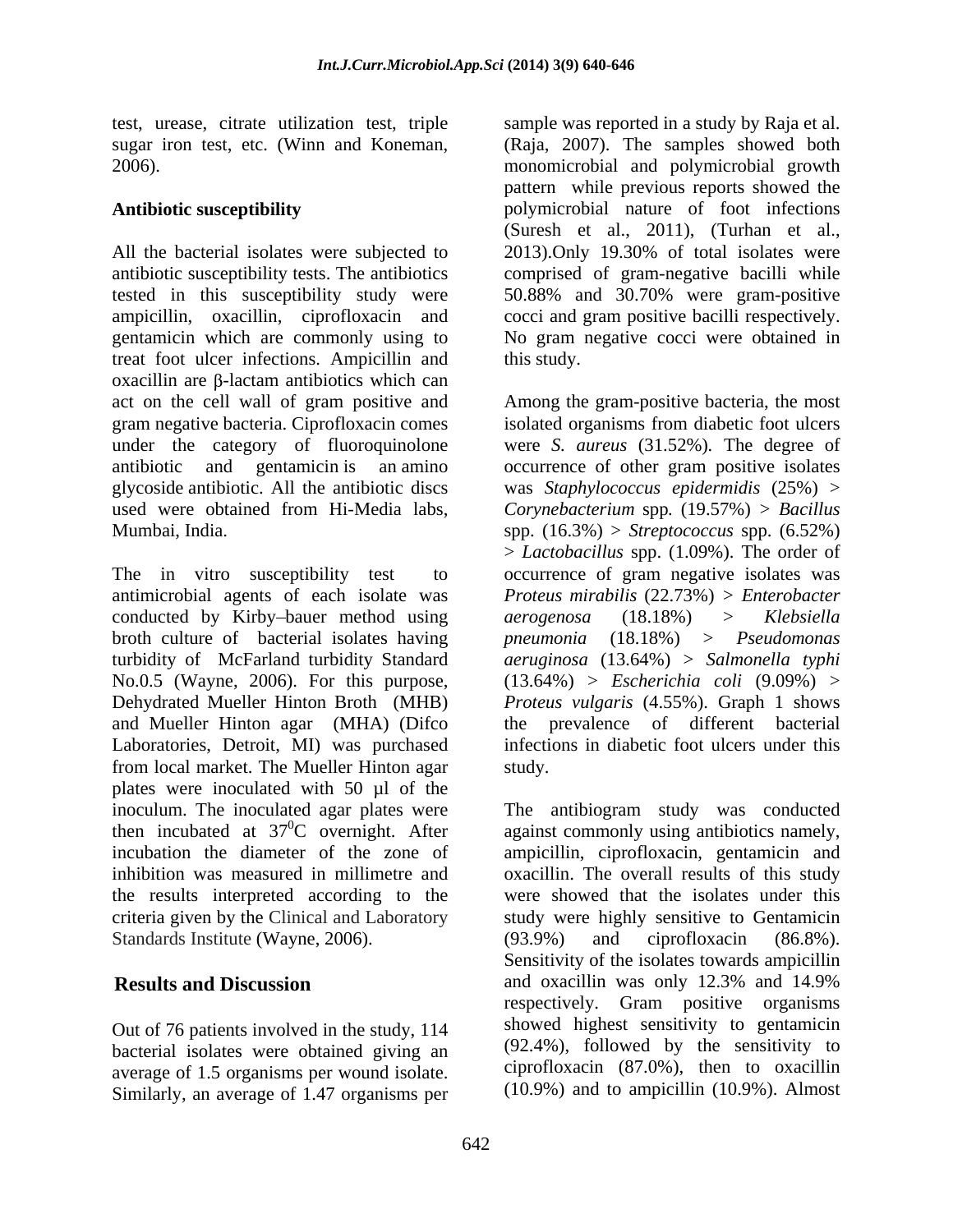similarly, for gram negative organisms, the highest sensitivity was shown against could see that diabetic foot ulcers show a gentamicin (100%), followed by combination of mono microbial and poly ciprofloxacin (86.4%), oxacillin (31.8%) and ampicillin (18.2%). i.e., both gram positive and negative bacteria showed similar decreasing order of sensitivity gram-positive to ratio were 1:4.18. Hence against the antibiotics. The sensitivity the predominantly isolated microorganisms against antibiotics had the following order: gentamicin>ciprofloxacin> oxacillin> were gram-positive bacteria. ampicillin. Mean values of zone of inhibition of both gram positive and

The moderate sensitivity against each Indian studies have shown that gram antibiotic was considered in this study as the intermediate status of antibiogram of study infections (Suresh et al., 2011), (Gadepalli et population. A percentage of 2.2% gram al., 2006). This indicates that diabetic foot positive organisms showed moderate ulcers never posses a specific predominance sensitivity to ampicillin and 5.4% of of infection susceptibility towards gram organisms showed moderate sensitivity to positive bacteria or towards negative ones. ciprofloxacin. None of them showed From the antibiogram results, an increased moderate sensitivity to gentamicin and only entity of antimicrobial resistance one gave moderate sensitivity to oxacillin. amongst both gram-positive and gram- Among the gram negative organisms, only 13.6% showed moderate sensitivity to ampicillin and none of them showed The result indicates that ciprofloxacin and moderate sensitivity to other 4 antibiotics. gentamicin to be effective against broad This small percentage or 0% of moderate spectrum of both gram-positive and gram sensitivity might turn to resistant condition negative isolates of diabetic foot ulcer. due to prolonged and ineffective use of such Hence ciprofloxacin and gentamicin could

resistance of the total isolates against selected antibiotics. Even though 2.63% of of the other antibiotics may also lead to incurable stage of multidrug resistance in

diabetic foot management. In this study we microbial pattern of infection including both gram-positive and negative organisms. Of the 114 isolates, gram-negative bacteria to from diabetic foot infections in this study were gram-positive bacteria.

negative isolates are given in table 1. done by Citron et al. (Citron et al., 2007) This was in accordance with the studies and Dang et al.(Dang et al., 2003). But some negative organisms predominate in the foot prevalence of antimicrobial resistance negative isolates was found.

antibiotics. be effective against mono/polymicrobial Graph 2 indicates the prevalence of drug both gram positive and gram negative infections of diabetic foot ulcer, caused by organisms.

isolates showed resistance to all antibiotic The overall results of this study points taken into consideration, 62.28% and 14.91 towards a dreadful condition of the multiple % were showed resistance against two and drug resistance to these antibiotics. Majority three types of antibiotics respectively. 87.72 of isolates showed multi resistance to % of isolates is resistant to at least one type ampicillin and oxacillin. Ninety five of antibiotic of this study. This result (83.3%) isolates had resistance against indicates the alarming status of emergence ampicillin and 96 (84.2%) showed multi of the antibiotic among the bacterial isolates resistance to oxacillin. The organisms of diabetic ulcer foot. The over use or abuse showing oxacillin resistance also confer resistance to methicillin (Lee, 2003).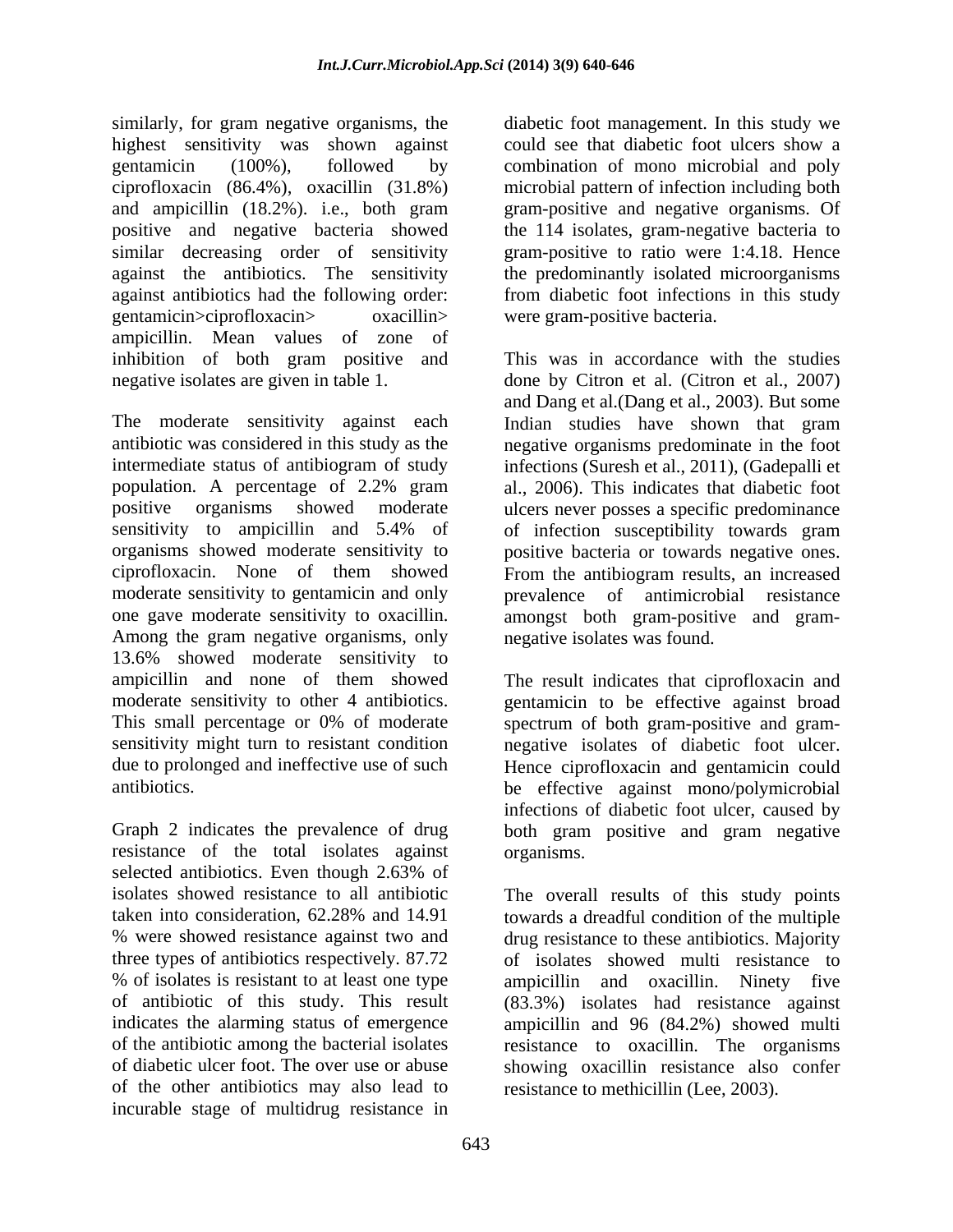|                    | Zone of inhibition (mm)*    |                   |                  |                        |                  |
|--------------------|-----------------------------|-------------------|------------------|------------------------|------------------|
|                    |                             | <b>Ampicillin</b> | Ciprofloxacin    | Gentamicin   Oxacillin |                  |
| Gram               | <b>Moderately Sensitive</b> | $14.17 \pm 0.17$  | $18.13 \pm 0.50$ | $---$                  | $27.90 \pm 0$    |
| positive           | <b>Sensitive</b>            | $28.60 \pm 3.36$  | $27.95 \pm 0.45$ | $23.09 \pm 0.41$       | $12.33 \pm 2.79$ |
|                    | <b>Resistant</b>            | $4.86 \pm 0.62$   | $11.14 \pm 0.85$ | $11.05 \pm 0.66$       | $0.35 \pm 0.20$  |
| Gram               | <b>Moderately Sensitive</b> | $14.67 \pm 0.51$  | $---$            | $---$                  | ----             |
| negative           | <b>Sensitive</b>            | $22 \pm 0.79$     | $31.79 \pm 0.96$ | $26.50 \pm 1.02$       | $24.29 \pm 2.47$ |
|                    | <b>Resistant</b>            | $4.69 \pm 1.54$   | $6.89{\pm}3.70$  | ----                   | $---$            |
| $*$ Mean $\pm$ SEM |                             |                   |                  |                        |                  |

**Table.1** Mean value of zone of inhibition for different antibiogram studies





**Figure.2** Prevalence of multi drug resistance of isolates of diabetic foot ulcer

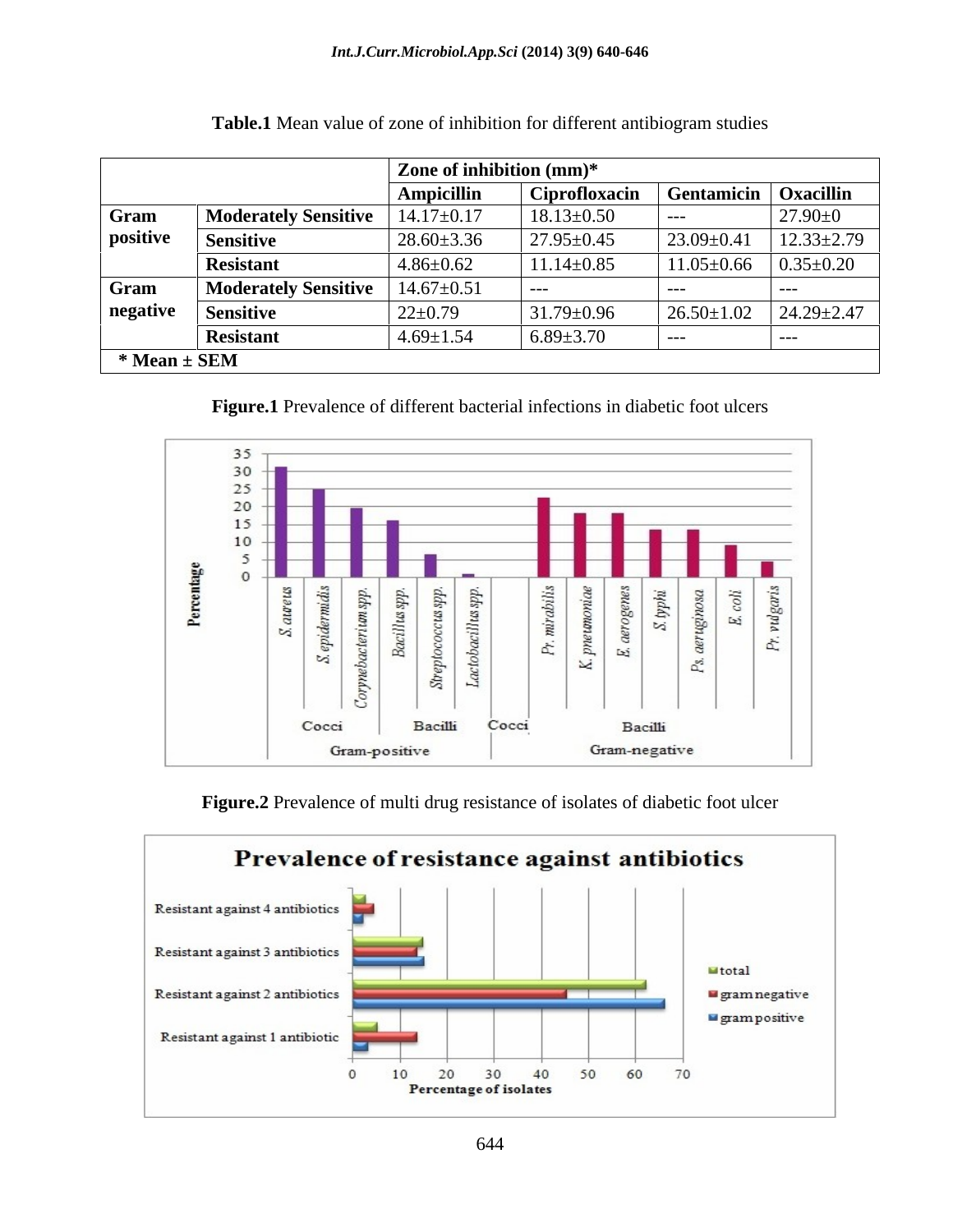The organisms exhibiting resistance to Along with methicillin resistance, methicillin or oxacillin may also give S. *aureus* also exemplified resistance  $resistance$  to other  $\beta$ -lactam antibiotics. This indicates the prevalence of resistance *S.aureus* were sensitive to gentamicin and  $a$ gainst  $\beta$ -lactam antibiotics in diabetic foot ulcers. A study from Australia illustrated the increase in susceptibility of isolates also. Among the gram negative methicillin/oxacillin- resistant organisms organisms, the most prominent resistance towards gentamicin and other non- $\beta$ - was observed for ampicillin, and oxacillin lactam antibiotics like ciprofloxacin, tetracycline and erythromycin (Merlino et al., 2002). This was in accordance with our in vivo test results of antibiogram study. resistant to oxacillin and ampicillin.

et al., 2011), Gadepalli et al (Gadepalli et al., 2006)*.* and Bansel et al*.* (Bansal et al., 2008) reported 56%, 55.56% and 70.45% of oxacillin resistant *S. aureus* respectively. But in this study, the highest resistance was shown by 88% of the gram The authors would like to thank Dr. positive organism against oxacillin Suresh, "Diabcare India", a diabetes care followed by resistance to ampicillin by centre, Calicut, Kerala, India for his 87% of gram positive organisms.Among the 92 gram positive coccal isolates,<br>31.52% of isolates were identified as **References** *S.aureus, 2*5% as *S.epidermidis* and remaining were identified as Streptococcal species. All 29 isolates of the *S.aureus* problem. showed oxacillin/methicillin resistance. The *negation* schemal condition and  $\mu$  along with methicilin resistance to other photom antibiality condition in the signal ampliting free isolates of the signal amplitude to condition resistance to the signal amplitud

This indicates the prevalence of the second theory is the second of the second theory in the second of the second second the second second second in the second second second second second second second second second second methicillin resistant *S.aureus* (MRSA) in Journal of Pathology and diabetic foot ulcer infections. The rate of MRSA in the present study was found to Baron, E. J., P. R. Murray, G. V. Doern, M. J. be higher than the study conducted by

against ampicillin. Few isolates of ciprofloxacin. Similar antibiotic resistance pattern was given by other gram positive and *Pr.mirabilis* and *S.typhi* were found the most resistant isolates.

This antibiotic susceptibility analysis are found to be effective against broad showed that the gram positive organisms spectrum of both gram-positive and gramwere highly resistant to oxacillin and negative isolates of this study.This ampicillin. Studies by Br $\tilde{A}$ ZNda et al. has suggests that combinational therapy of showed that gram positive organisms like ciprofloxacin and gentamicin could be *S.aureus* shows resistance to oxacillin and used for treating polymicrobial infections ampicillin (BrÂŽNda, et al.). of diabetic foot ulcer. The prevalence of<br>drug resistant bacterial flora in the foot<br>The studies done by Suresh et al. (Suresh ulcers of this study population indicates an All the *S.aureus* isolates were showed However, ciprofloxacin and gentamicin of diabetic foot ulcer. The prevalence of drug resistant bacterial flora in the foot ulcers of this study population indicates an alarming status of diabetic ulcer foot scenario.

# **Acknowledgement**

The authors would like to thank Dr. sincere support.

## **References**

- Bal, A. 2002. Diabetic foot: magnitude of the problem. J Indian Med Assoc100(3): 155-157.
- Bansal, E., A. Garg, S. Bhatia, A. K. Attri and J. Chander. 2008. Spectrum of microbial flora in diabetic foot ulcers. Indian Journal of Pathology and Microbiology51(2): 204-208.
- Ferraro, P. H. Gilligan, J. M. Janda and A. Von Graevenitz. 1999. 14 Taxonomy